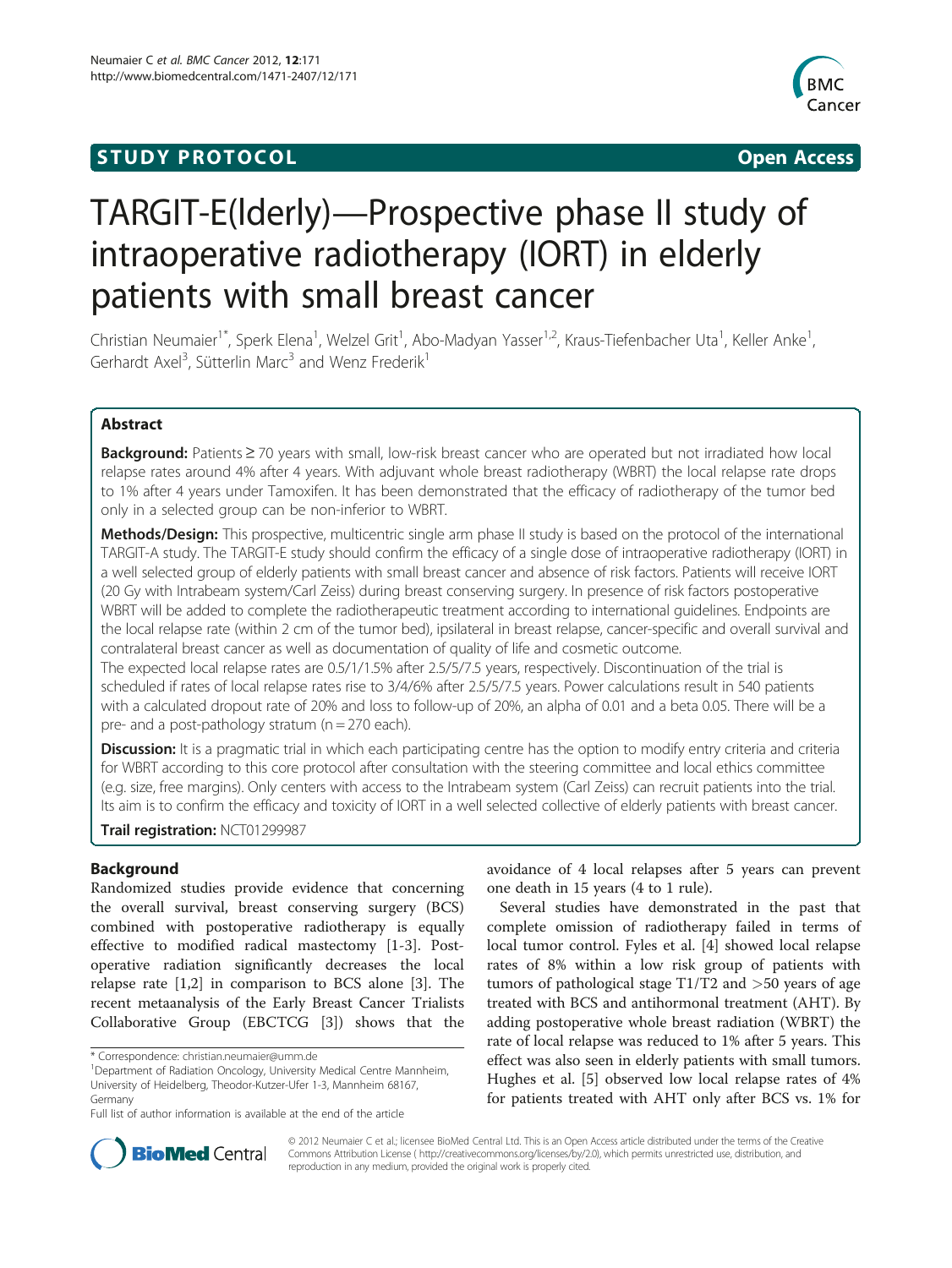patients with additional WBRT after 4 years, evaluating a low-risk group of patients with tumors  $<$  2 cm and  $>$  70 years of age. Apparently, all patients benefit from postoperative WBRT. However, due to the fact that up to 90% of all local relapses after breast conserving therapy are localized very close to the primary tumor, it might be possible to treat a selected group of patients with a relatively low risk of local recurrence with tumor bed irradiation only. Polgar et al. [\[6\]](#page-6-0) provided evidence of the non-inferiority of accelerated partial breast irradiation (APBI) in comparison to WBRT in a small randomized trial. Very recently the TARGIT-A data [\[7](#page-6-0)] reported a noninferior efficacy of tumor bed irradiation with single dose intraoperative radiation (Intrabeam system, Carl Zeiss Oberkochen) compared to WBRT regarding local relapse.

By using the Intrabeam system, the intraoperative radiotherapy (IORT) can be given during surgery with protection of the surrounding tissue while applying a biologically highly effective dose to the tissue adjacent to the tumor. Advantages of IORT are its high precision regarding beam application, possibility of protection of the skin and the prevention of tumor cell proliferation during the time interval between surgery and adjuvant WBRT and during fractionated WBRT. By manually positioning of the applicator in the tumor bed geographic miss is excluded and radiation exposure of risk structures like the heart and lung can be avoided. Therefore, it is possible to give a single high dose to the target while minimizing relevant side effects.

#### Methods/Design

#### Study design

This prospective, international, multicentric single arm phase II study is based on the protocol of the international TARGIT-A study. The TARGIT-E study should confirm the efficacy of a single dose of intraoperative radiotherapy (IORT) in a well selected group of elderly patients with small breast cancer and absence of risk factors. Patients treated with breast conserving surgery and IORT will only be followed by WBRT when risk factors are present. There will be a pre- and a post-pathology stratum.

#### Pre-pathology stratum

Patients will enter the trial after careful clinical examination according to the inclusion criteria. Patients who are planned to have IORT at the time of primary surgery will be addressed in this stratum after giving consent prior to the planned surgery. Additional post-operative WBRT is given only when risk factors are present. This stratum will be closed after 270 patients are treated.

#### Post-pathology stratum

Patients will be recruited for entry to the trial only once the pathological characteristics of the tumor have been reported. These patients will have local surgery as per usual practice and if the patient and the tumor fit in the criteria defined in the protocol and the investigator's treatment policy, she will be asked for consent to enter the trial and if given she will have further surgery at which the wound is opened, the probe inserted and the radiation dose given. This stratum of patients addresses a much more explanatory question as their entry to the trial will be strictly defined on pathological grounds. However, the disadvantage for these patients is that they must have a second surgery. Including these patients will allow an assessment of the local control obtained in very good prognosis patients.

This strategy also allows for the entry of patients who have already received surgery at an outlying centre. The post-pathology stratum will recruit 270 patients.

#### Trial design

The treatment schedule of this single arm phase II study is shown in the study flow chart (Figure [1](#page-2-0)).

#### Recruiting

first patient: January 2011 last patient: December 2015 follow-up: 10 years

#### Study objectives

The objective of this single armed phase II study is to investigate the efficacy of a single intraoperative radiotherapy treatment within elderly low risk patients  $(\geq 70$  years, cT1 and small cT2, cN0, cM0, invasiveductal) which is followed by WBRT only when risk factors are present. For both primary and secondary efficacy measures descriptive statistics will be calculated and Kaplan-Meier plots will be generated. There will be a separate subgroup analysis of the pre- and postpathology strata performed according to primary and secondary endpoints.

#### Primary objectives

The primary objective is the rate of local relapse (within 2 cm around the tumor bed).

#### Secondary objectives

The secondary objectives are ipsi- or contralateral breast cancer, cancer specific and overall survival, cosmetic outcome and quality of life.

#### Patient selection

#### Population

Elderly patients ( $\geq$  70 years) with histologically verified unifocal (mammography, ultrasound), ductal-invasive, small  $(≤ 3.5 cm)$  breast cancer without clinical signs of lymph node involvement or distant metastases.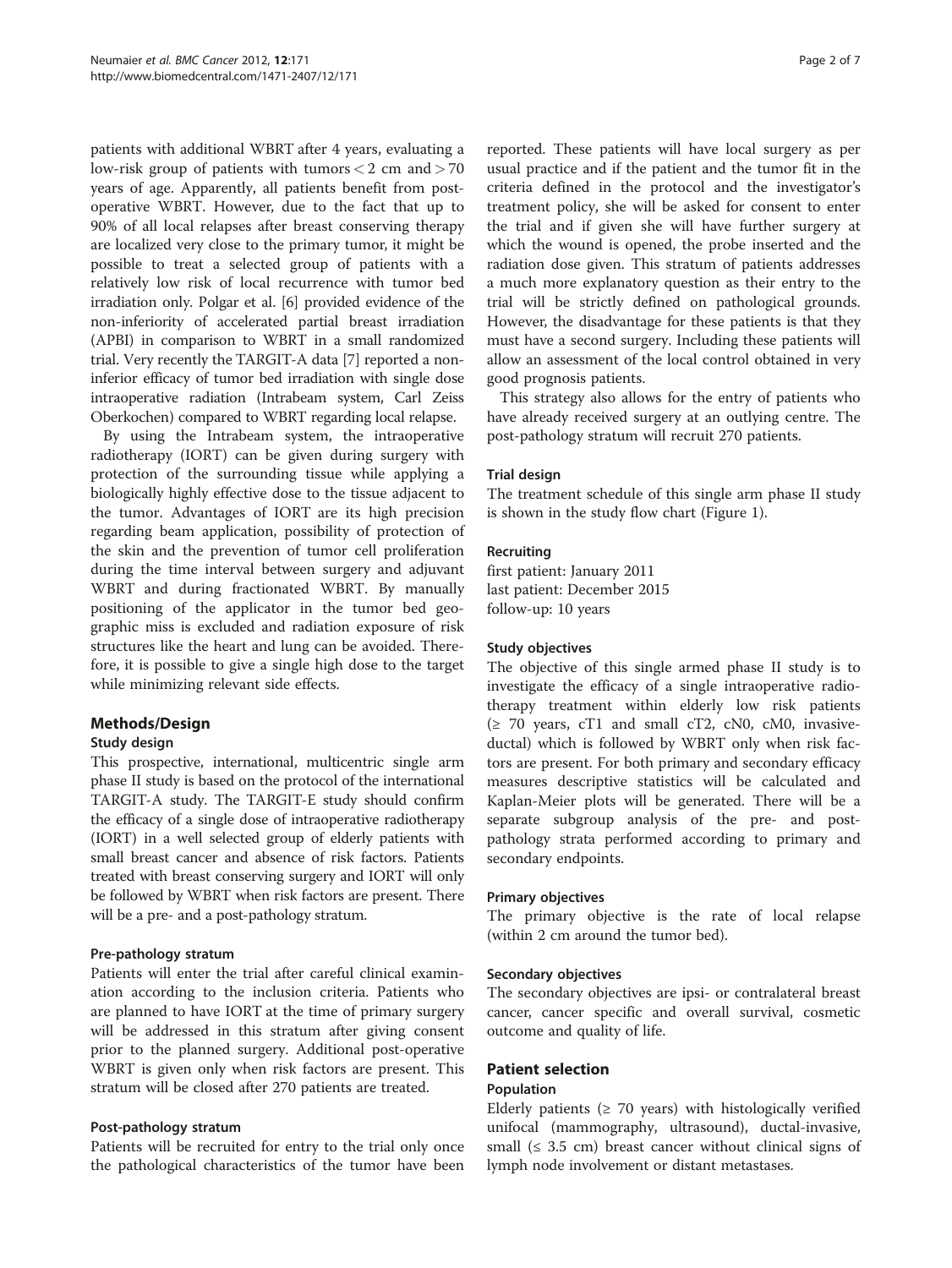<span id="page-2-0"></span>

SNB – sentinel node-biopsy, BCS – breast conserving surgery L1 – lymphangio invasion \*modifications according to local protocols and national guidelines; \*\*with reference to national guidelines a re-resection should be performed in presence of positive resection margins (e.g. <1cm in Germany).

#### Inclusion criteria

- histologically verified invasive-ductal breast cancer
- cT1 or small cT2 ( $\leq$  3.5 cm) cN0 cM0
- ≥ 70 years of age
- informed consent
- compliance

#### Exclusion criteria

– extensive intraductal component (EIC)

- multifocality/-centricity (mammography, breast ultrasound)
- lymph vessel invasion (L1)
- clinical signs of distant metastases or clinically suspicious lymph nodes
- other histology
- $< 70$  years
- missing informed consent or non-compliance
- bilateral breast cancer at the time of diagnosis
- known BCRA1/2 gene mutations (genetic testing not required)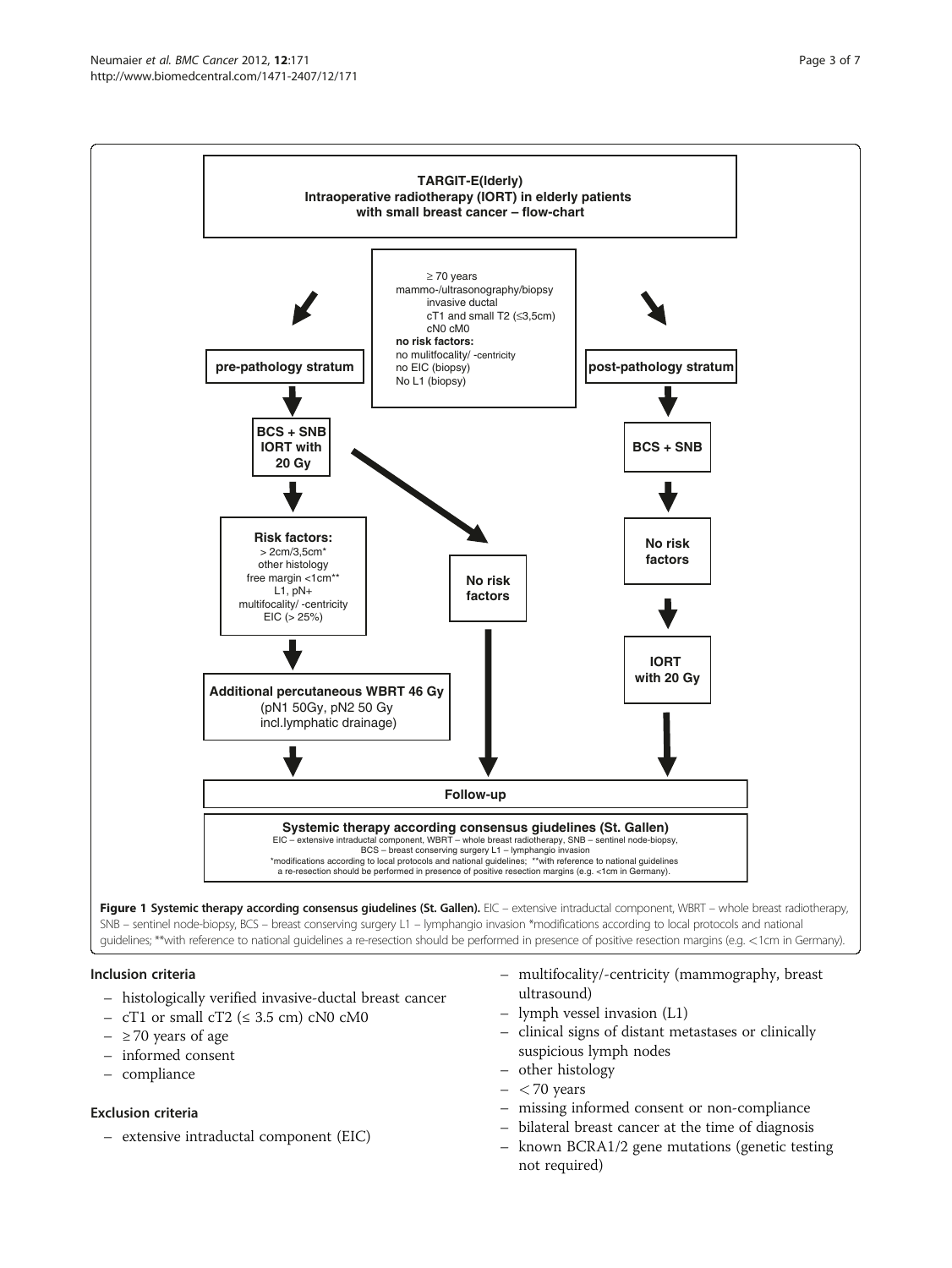- any exclusion criterion in the local centre's treatment policy
- positive resection margins (regarding the post-pathology arm)

### Treatment planning and dose prescription Radiologic diagnostics

All patients with primary breast cancer receive standardized staging.

- Clinical examination, particularly breast and axilla palpation
- Mammography and/or ultrasonography of the breast and histological verification of breast cancer
- Breast magnetic resonance imaging is not required

#### Surgery

All patients will have local excision of the primary tumor following appropriate clinical work-up. Surgery will be performed according to usual local practice with a complete excision of the tumor. The aim of the local excision should be to achieve a free margin of at least 10 mm whilst maintaining a good cosmetic outcome. The final histological margin should be at least 1 mm clear of all invasive and at least 2 mm for in-situ disease, otherwise a re-resection is recommended (may be modified according to local practice). For superficial tumors an ellipse of overlying skin should be excised to avoid overdosing of the skin. The depth of resection will depend on the position of the tumor within the breast and the size of the breast, but in many instances will extend to the pectoral fascia. In all patients, but especially in those women with non-palpable tumors with mammographic correlate in whom preoperative wire localization has been performed, the specimen should be well orientated with sutures or clips according to local protocols and x-rayed intraoperatively. The specimen x-ray should be examined in theatre to ensure complete excision of the lesion and to help with the assessment of adequacy of the margins. Further tissue should be taken (and marked) from a margin if the x-ray abnormality extends near the margin. It is recommended that intraoperative evaluation of the resection margin is performed by fast frozen sections by the pathologist. A standard sentinel node biopsy must be performed in all patients. Wound closure must be performed meticulously (air and water-tight) and sutures (if non-absorbable), should remain in place for 5–7 days.

#### Radiotherapy—IORT dose prescription and delivery

The surgeon and radiation oncologist should choose the largest possible suitable applicator in order to ensure that the highest possible dose is delivered to the tumor bed tissue.

A dose of 20 Gy at the surface of the applicator (in water) is prescribed by the radiation oncologist and delivered to the breast tissue. This takes approximately 20–50 minutes, depending on the size of the applicator.

To minimize radiation induced side effects at the applicator surface and the skin, the distance should be more than 5 mm.

During the radiation treatment, the anesthesiologist, surgeon, radiation oncologist and physicist may remain in the room when necessary. To avoid unnecessary exposure, we recommend that as many people as possible leave the operating theatre, and those remaining either wear a leaded apron or remain behind a shielded screen.

#### Conventional radiotherapy (WBRT)

If the final histopathological report provides evidence of risk factors as per local protocol (e.g. EIC, L1, mulitfocality/-centricitiy, larger diameter, other histology or too small free resection margins), a conventional postoperative percutaneous radiotherapeutic treatment with WBRT with 46 Gy will be added in 2 Gy per fraction. WBRT with 50 Gy will be performed in pN1 and WBRT including irradiation of the lymphatic drainage areas with 50 Gy in  $\geq pN2$  situations. A delay of at least 5 weeks is required between IORT and initiation of WBRT. A delay of at least 14 days (21 days recommended) is required between chemotherapy and initiation of WBRT.

#### Adjuvant treatment

Adjuvant systemic treatment will be performed according to international guidelines.

#### Trial documentation, schedule and follow-up Documentation and follow-up First Visit

Before treatment the general medical history report forms have to be filled out including the following items:

- anamnesis (height, weight, general condition, Karnofsky index, medical history)
- Localization of the tumor (mammography, ultrasound), if palpable (drawing)
- histology (if already available)
- quality of life assessment
- - photo documentation (3 pictures, at 1 m distance—arms/hands on hips en face, and arms elevated en face + lateral from side of surgery)

#### Follow up

Follow-up visits will be scheduled after 6 weeks, 4.5 months, 6 months and annually after radiotherapy. Photographic documentation and assessment of quality of life will be performed at follow-up visits as well as documentation of general condition, weight, new symptoms according to CTC and LENT SOMA score.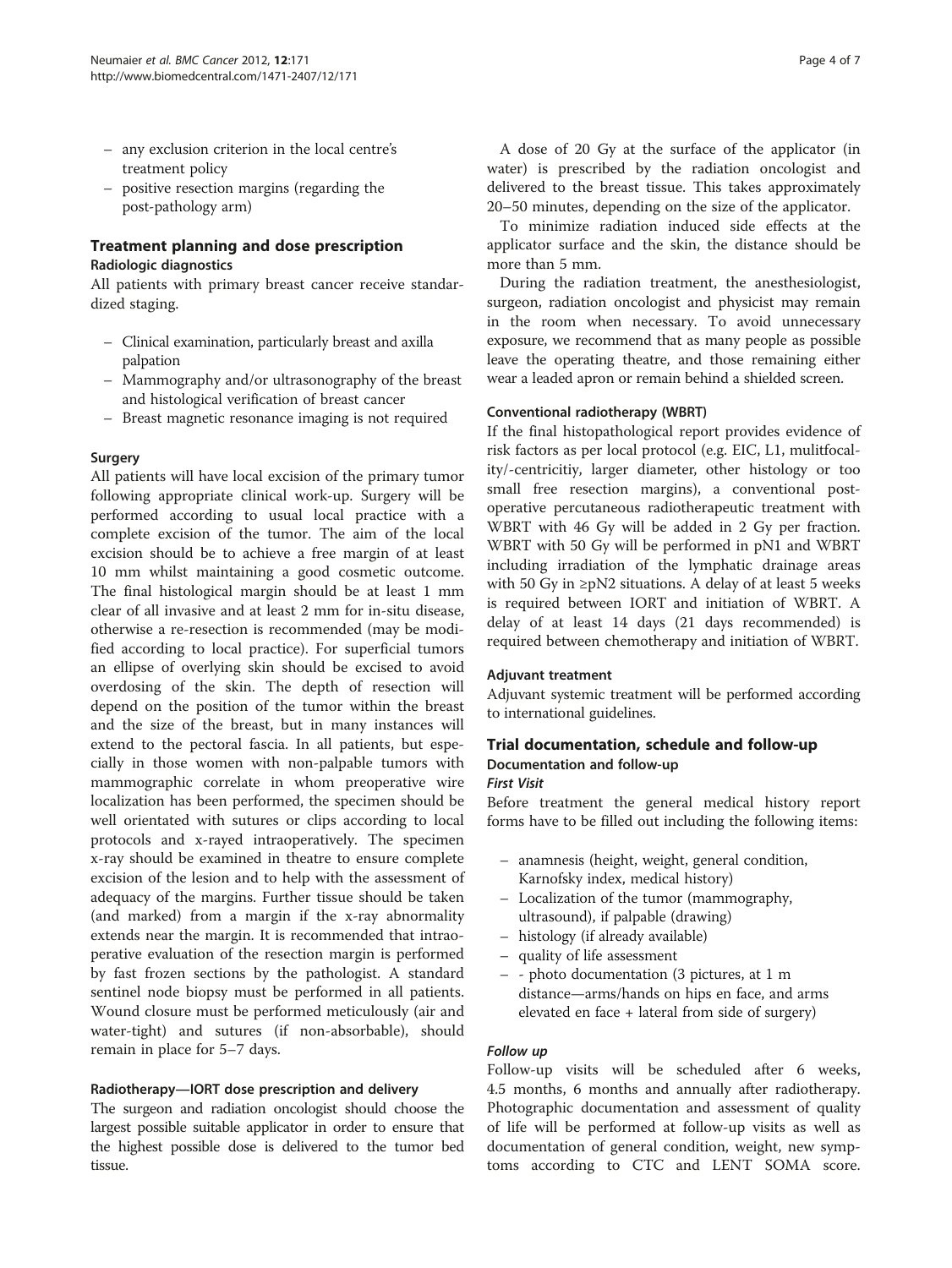Furthermore mammography and ultrasound of the breast will be performed according to international guidelines.

Acute side effects in patients, who received postoperative WBRT, will be documented by the CTC score.

The follow-up and documentation of patient specific data will end after 10 years after therapy.

#### Protocol deviation

Every protocol deviation has to be defined and documented for every patient.

The investigator has to consult the principle investigators, to discuss the type and amount of deviation and their possible consequences for the patient.

# Assessment of efficacy parameters

#### Relapse

At each follow-up visit there will be a clinical examination to assess local relapse (within 2 cm around the tumor bed) by palpation. Relapses more than 2 cm distant from the tumor bed will count as an ipsilateral relapse. Therefore mammography and ultrasound of the breast will be performed according to international guidelines.

#### Quality of life

To assess the quality of life two standardized, validated questionnaires of the EORTC (QLQ-C30 version 3.0 and BR23) will be used before IORT and documented during follow-up visits. The two questionnaires contain 53 questions and require about 10 minutes to be completed.

#### Assessment of safety parameters

Classification and graduating of side effects are rated by "Common Toxicity Criteria" (CTC) of the National Cancer Institute (Bethesda/USA). If necessary photo documentation should capture acute toxicities to give suitable follow-up. The acquisition of late toxicities will be done based on the LENT SOMA score.

#### Serious adverse events (SAE)

Serious adverse events (SAEs) are defined as any event that is fatal, life threatening, causes or prolongs hospitalization; causes disability or incapacity or requires medical intervention to prevent permanent impairment or damage, or any grade 4 toxicity.

In case of death an autopsy should be done to clarify the cause of death.

Regarding the comorbidity of elderly patients only radiation related SAEs (rrSAEs) grade 4 and 5 including date and on-/offset should be reported. Furthermore rrSAEs requiring therapy should be documented (e.g. antibiotics, aspiration).

# Statistical calculations for trial sample size Study hypothesis

This study is designed to confirm the non-inferiority of IORT in comparison to WBRT in elderly patients with low risk breast carcinoma.

Power calculations with an alpha set at 0.01, a beta set at 0.05 (power 95%), and an anticipated drop-out rate of 20% and a loss to follow-up of 20% result in 540 patients to be included. Calculations of the sample size were performed as described by A'Hern [\[8](#page-6-0)], Simon [\[9\]](#page-6-0) and Fleming [[10](#page-6-0)]. Each stratum has to recruit at least 270 patients.

### Description of the primary efficacy analysis and population

A single group of patients is studied. The proportion of patients who respond to treatment (i.e. local relapse free) will be used to estimate the true response rate with a 95% confidence interval. A response rate of 99.5%/99%/ 98.5% at 2.5/5/7.5 years is anticipated. A response rate of 97%/96%/94% is considered to be the minimum level.

Therefore, efficacy analyses will be performed at two stages.

### Planned interim analysis

The first after 144 patients and the second after 386 patients were treated. The expected local recurrence rate is 0.5/1/1.5% after 2.5/5/7.5 years, respectively. Stopping rules for the study are if the local recurrence rate is higher than 3/4/6% after 2.5/5/7.5 years. Therefore the efficacy of IORT will be rejected if more than  $5 \text{ or } > 8$ patients show a local relapse, respectively.

An interim analysis of late breast toxicity is planned after a two-year follow-up of the first 144 patients. Results will be presented as frequency tables.

# Data handling, storage and archiving of date Data archiving

The responsible physician of the participating trial centre stores the vote of the ethics commission (copy), patientidentification list, patient informed consent and patient related data as well as the protocol in the Investigator's Study File (ISF). During audits the primary data have to be accessible. After closing the trial, the ISF, all source data and documents have to be stored according to local legal regulation and ICH-GCP guidelines. The duration of storage in each centre is at least 30 years.

#### Good clinical practice (GCP)

The physician is responsible that the accomplishment of the trial will be in concordance with the declaration of Helsinki, revised version of Somerset West, South Africa 1996 and the guidelines for good clinical praxis (ICH-GCP).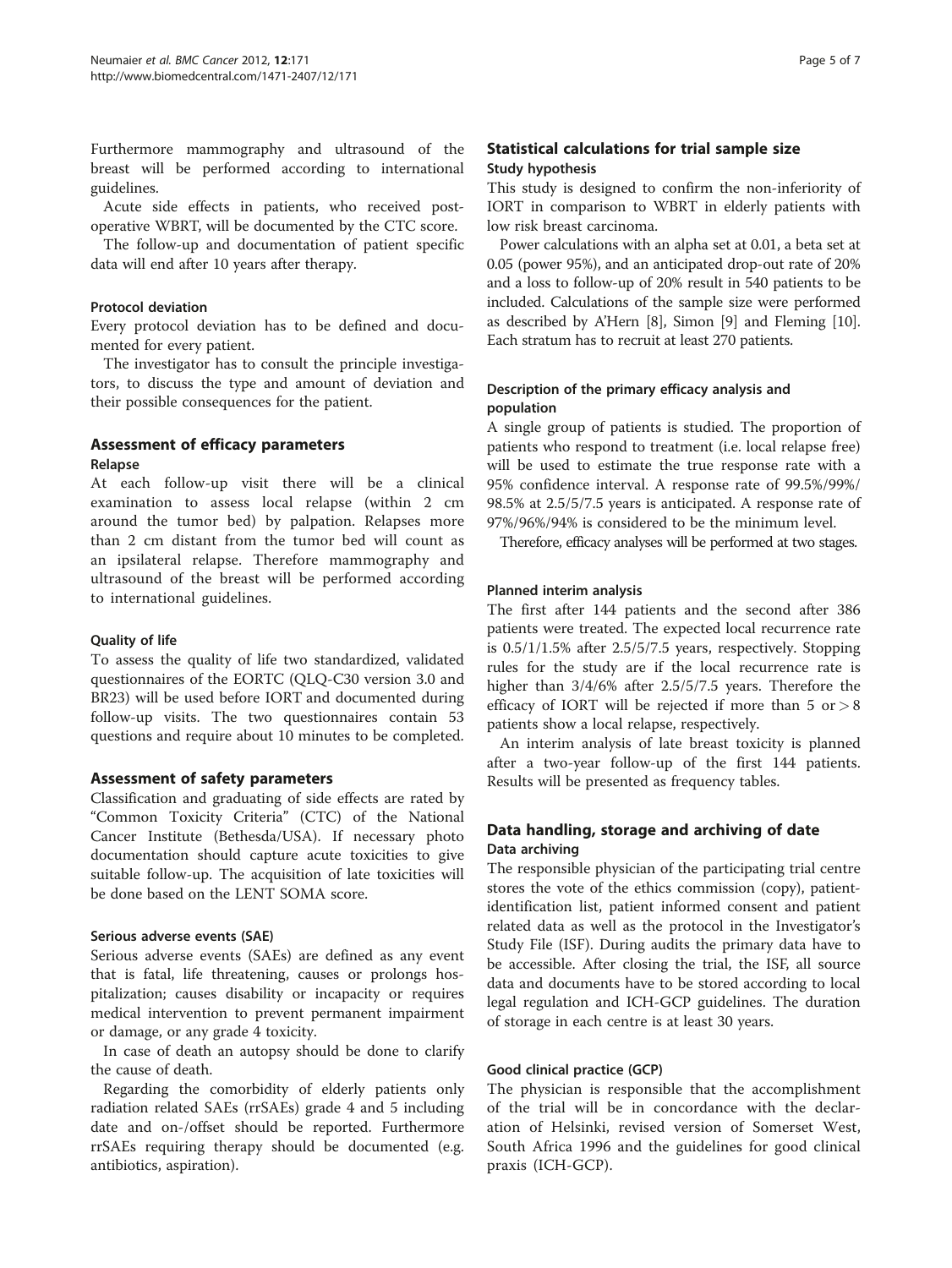#### <span id="page-5-0"></span>Monitoring

To ensure quality, there will be an annual inspection at the trial centre sites by a study nurse or an investigator. Therefore, it will be obligatory to have insights in the trial investigation folder to evaluate the proper documentation and storage of the source data and CRFs according integrity, completeness of data and control of the dosing. A source data verification will be performed after recruiting the first three patients and will be annually checked by random samples.

#### Audit

Trial centers, which do not have gathered experience with IORT during the TARGIT A trial will be inspected after 5 patients were treated by a physician and a physicist of the trial control center. This audit is to certify the correct application of IORT. Therefore, the responsible physician is obliged to present all trial related data to the auditors (see data archiving).

Auditors will schedule the appointment in order to be present when a patient will be treated according to the TARGIT-E protocol and to affirm the correct performance. Trial centers, which have already been audited during TARGIT-A, are excluded.

# Ethics, informed consent and safety Ethical aspects

This present study is subjected to supervision of the Ethics Commission of the Medical Faculty Mannheim, University of Heidelberg, Germany and the Bundesamt für Strahlenschutz (BfS).

The informed consent is performed written and verbally by the responsible physician. The patient has to have enough time (24 h) to decide whether she participates or not. During the education the physician has to indicate that a withdrawal is possible at each time and does not result in disadvantages for the patient.

#### Safety

An interim analysis of late breast toxicity is planned after a two-year follow-up of the first 144 patients. Results will be presented as frequency tables.

#### Discontinuation of the trial

#### Individual withdrawal

The treatment should be stopped, according to the following criteria:

- Withdrawal of informed consent
- Lack of compliance
- Other required discontinuation of treatment due to insufficient skin-surface distance (< 5 mm) or unfavorable geometry will be decided by the physician.
- The reasons for each withdrawal must be documented.

#### Investigator withdrawal

The steering committee is allowed to close the study ahead of schedule.

Other stop-criteria might be:

- Insufficient recruitment
- Unexpected high toxicity
- Any grade V toxicity
- More than 3 grade IV toxicities within the first 20 patients
- More than 5 grade IV toxicities within the first 50 patients
- Ethical and medical considerations with regard to new evidence (benefit/risk ratio).
- More than 5 local relapses after the first safety report

#### **Disscussion**

The TARGIT-A trial has shown the non-inferiority of partial breast radiation via the Intrabeam© system as an IORT compared to WBRT in patients with low risk breast carcinoma. This international, multicenter, prospective single arm study shall confirm the efficacy of IORT in elderly patients with low risk breast carcinoma.

#### Abbreviations

IORT: Intraoperative radiotherapy; WBRT: Whole breast radiotherapy; BfS: Bundesamt für Strahlenschutz; CTC: Common toxicity score; EIC: Extensive intraductal component; SAE: Serious adverse effects; rrSAE: Radiation related serious adverse effects; ISF: Investigator study file.

#### Competing interests

Carl Zeiss Surgical/Oberkochem/Germany supports radiobiological research at UMM.

#### Author details

<sup>1</sup> Department of Radiation Oncology, University Medical Centre Mannheim, University of Heidelberg, Theodor-Kutzer-Ufer 1-3, Mannheim 68167, Germany. <sup>2</sup>Department of Radiation Oncology and Nuclear Medicine (NEMROCK) Faculty of Medicine, Cairo University, Cairo, Egypt. <sup>3</sup>Department of Gynecology and Obstetrics, University Medical Centre Mannheim, University of Heidelberg, Theodor-Kutzer-Ufer 1-3, 68167, Mannheim, Germany.

#### Author's contribution

CN: writing, designing and processing (ethics and national authorities), patient selection, CRF design. EB: participates in design of the study, QoL definition of tools and endpoints. Grit Welzel: QoL definition of tools and endpoints, statistics, data management. YA-M & U K-T: patient selection, quality assurance for IORT. AK: Data-manager, CRF design, set-up of data bank, statistics. AG &MS: definition of surgical parts of the protocol, quality assurance for surgery, patient selection. FW: conceived the study, and participated in its design and coordination and helped to draft the manuscript, quality assurance IORT. All authors have approved the final version.

#### Received: 14 December 2011 Accepted: 7 March 2012 Published: 8 May 2012

#### References

- Fisher B, et al: Reanalysis and results after 12 years of follow-up in a randomized clinical trial comparing total mastectomy with lumpectomy with or without irradiation in the treatment of breast cancer. N Engl J Med 1995, 333:1456–1461.
- 2. Veronesi U, et al: Twenty years of follow-up of a randomized trial comparing breast conserving surgery with radical mastectomy for early breast cancer. N Engl J Med 2002, 347:1227–1232.